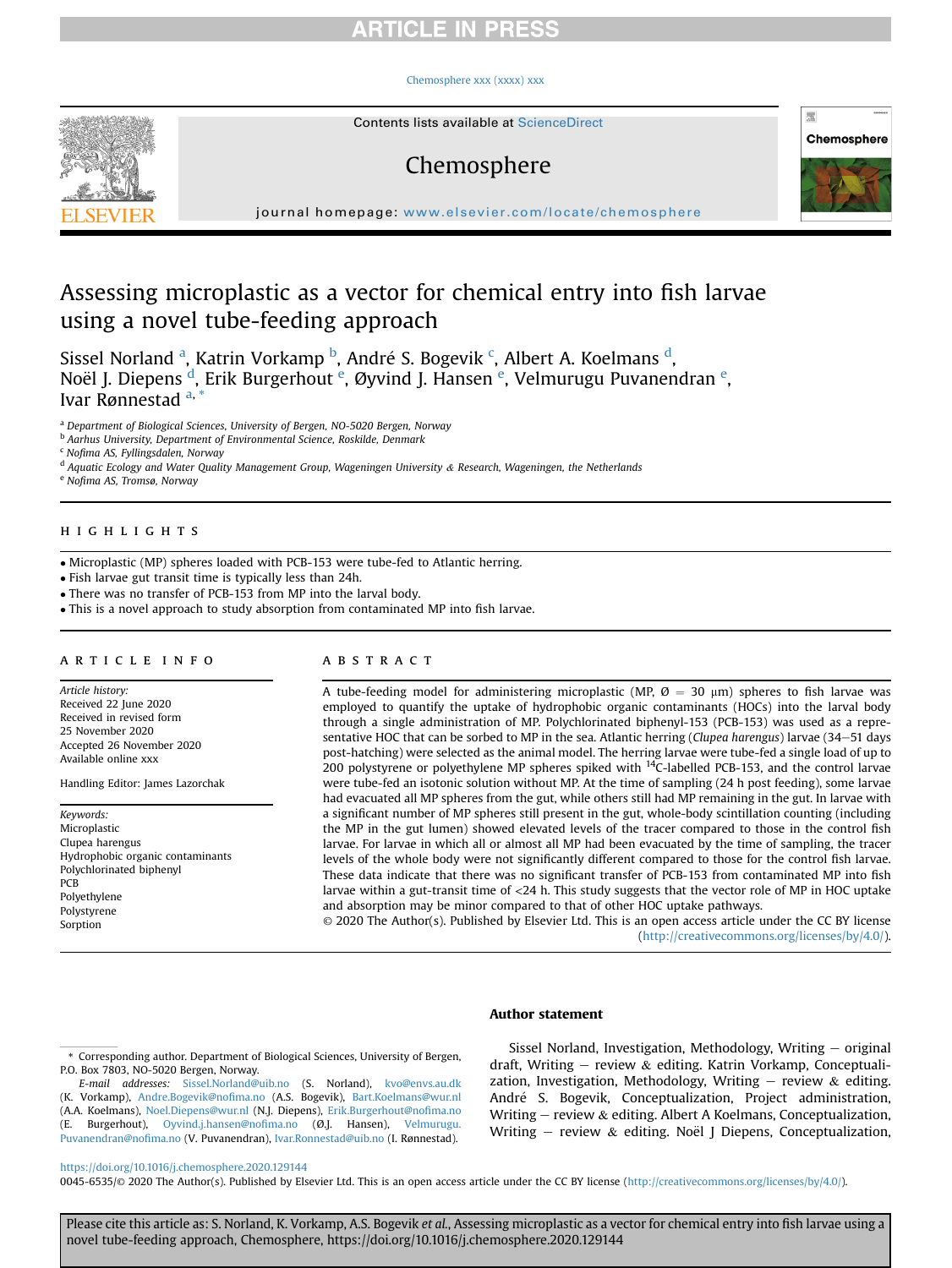Writing  $-$  review & editing. Erik Burgerhout, Conceptualization, Writing  $-$  review & editing. Øyvind J Hansen, Conceptualization, Writing  $-$  review & editing. Velmurugu Puvanendran, Conceptualization, Writing - review & editing. Ivar Rønnestad, Conceptualization, Methodology, Supervision, Writing  $-$  original draft, Writing – review  $&$  editing.

#### 1. Introduction

Plastic debris accumulates in marine environments, ranging from coastal areas to deep sea regions, and poses a serious contamination issue [\(UNEP, 2016](#page-8-0)). In addition, plastic particles are known to absorb and perceived to act as vectors for hydrophobic organic contaminants (HOCs) in the environment [\(Mato et al.,](#page-7-0) [2001;](#page-7-0) [Ogata et al., 2009;](#page-7-1) [Rochman et al., 2013a;](#page-7-2) [Koelmans et al.,](#page-7-3) [2016\)](#page-7-3). HOCs, such as polychlorinated biphenyls (PCBs), have high hydrophobicity, high lipophilicity, low biotransformation, and low elimination rate. Hence, they bioaccumulate and biomagnify in the food chain upon ingestion (Järv et al., 2017; [Nelms et al., 2018](#page-7-5)). PCB-153 is one of the most bioaccumulative and, thus, abundant PCB congeners in aquatic organisms ([Safe, 1994\)](#page-8-1).

The abovementioned physico-chemical properties of HOCs favour their sorption by organic materials, including synthetic polymers ([Lohmann and Muir, 2010](#page-7-6)). The rate and extent of HOC sorption into MP depends on the molecular weight and concentration of the specific HOC in the water and plastic phases and the particle size and type of the plastic polymer, which eventually determine the polymer-water partition coefficient [\(Nau-Ritter](#page-7-7) [et al., 1982](#page-7-7); [Pascall et al., 2005;](#page-7-8) [Vonderheide et al., 2008](#page-8-2); [Teuten](#page-8-3) [et al., 2009](#page-8-3); [Fries and Zar](#page-7-9)fl, 2012; [Huffer and Hofmann, 2016;](#page-7-10) [Zhan et al., 2016\)](#page-8-4).

Microplastic (MP) particles may be contained in direct efflux from industries and households or originate from plastic debris that is slowly degraded by chemical and physical factors (including wind, waves, and UV light). It is well-documented that plastic debris, including MP particles, are ingested by marine organisms ([Browne et al., 2008;](#page-6-0) [Cole et al., 2015;](#page-6-1) [Lusher et al., 2015,](#page-7-11) [2018\)](#page-7-12) and even larvae of Atlantic herring [\(Hjelmeland et al., 1988](#page-7-13)). Upon ingestion, MP may not be broken down by enzymes and persist in the gut lumen or be expelled as indigested matter ([Hjelmeland](#page-7-13) [et al., 1988](#page-7-13)). It has been hypothesised that plastic debris may release sorbed HOCs into the digestive tract with a potential uptake into the tissues [\(Derraik, 2002](#page-6-2); [Teuten et al., 2009\)](#page-8-3). It is important to understand the mechanisms underlying the release of MPsorbed HOCs into and their potential absorption by an organism's digestive tract to increase our knowledge of the effects of plastic pollution, especially through the role of plastic as a vector for chemical contaminants.

The composition of the medium surrounding plastics in the digestive tract of an organism, including fatty acid profiles, enzymes, and bile levels, may lead to the release of sorbed HOCs, and potentially increase their bioaccumulation and toxic effects in the organism [\(Teuten et al., 2007;](#page-8-5) [Gouin et al., 2011](#page-7-14); [Bakir et al., 2014;](#page-6-3) [Tanaka et al., 2015,](#page-8-6) [2018](#page-8-7)). In vitro tests have studied desorption rates in artificial gut fluids ([Bakir et al., 2014](#page-6-3); [Mohamed Nor and](#page-7-15) [Koelmans, 2019](#page-7-15)). In vivo tests have been conducted to compare on HOC bioaccumulation in the presence and absence of MP ([Rochman et al., 2013a;](#page-7-2) [Besseling et al., 2017](#page-6-4)). Further, modelling studies have quantitatively evaluated the relative importance of exposure pathways of HOCs under natural conditions [\(Bakir et al.,](#page-6-5) [2016;](#page-6-5) [Koelmans et al., 2016](#page-7-3)). The kinetic data for this uptake process have been calculated for a range of chemicals, and an overall interpretation (modelling) framework has been developed ([Mohamed Nor and Koelmans, 2019](#page-7-15)).

PCB-153 is one of the most abundant PCBs detected in

organisms [\(Safe, 1994\)](#page-8-1). Currently available data suggest that HOCs accumulated in marine organisms are derived to a very small extent from ingested MPs [\(Bakir et al., 2016](#page-6-5); [Koelmans et al., 2016\)](#page-7-3). The main sources of HOCs in marine organisms are water, sediments, and food [\(Herzke et al., 2016;](#page-7-16) [Koelmans et al., 2016](#page-7-3); [Besseling et al.,](#page-6-4) [2017;](#page-6-4) [Clukey et al., 2018](#page-6-6)). [Diepens and Koelmans \(2018\)](#page-6-7) presented a theoretical food-web model and an example of an Arctic food web with PCBs and polycyclic aromatic hydrocarbons.

A challenge faced by current studies addressing the absorption of MP-associated HOCs by marine organisms is the lack of control over what is ingested and its quantity and time of ingestion, which are important factors for a proper assessment of the vectoral transfer of chemicals by MP. We have implemented an in vivo method for administering MP spheres spiked with HOCs directly into the digestive tract of fish larvae. Using this tube-feeding method, we can administer MP spheres of defined sizes and properties to fish larvae at a known time, instead of relying on voluntary ingestion, which depends on multiple factors, including the swimming ability of the organism and a specific sensory input, which lead to the successful capture and ingestion of MP. The method is based on a tube-feeding protocol originally outlined by Rust and co-workers [\(Rust et al., 1993](#page-8-8)) and further developed by Rønnestad and co-workers ([Rønnestad et al., 2000b\)](#page-7-17). It has been used to assess the digestion, absorption, and metabolism of proteins, free amino acids, and lipids in a range of species, including post-larval Senegalese sole Solea senegalensis ([Rønnestad et al.,](#page-7-18) [2000a](#page-7-18), [2001a;](#page-7-19) [Morais et al., 2007;](#page-7-20) [Conceicao et al., 2010\)](#page-6-8), Atlantic halibut Hippoglossus hippoglossus ([Applebaum and Rønnestad,](#page-6-9) [2004\)](#page-6-9) and Atlantic herring Clupea harengus [\(Koven et al., 2002;](#page-7-21) [Rojas-García et al., 2016](#page-7-22)). It has been demonstrated that Atlantic herring larvae tolerate handling stress and stress imposed by the tube-feeding method and have low mortality  $(5-25)$ ; [Rønnestad](#page-7-23) [et al., 2001b](#page-7-23); [Morais et al., 2005\)](#page-7-24).

In this study, we extended the abovementioned tube-feeding method for the administration of MP spheres to study the in vivo transfer of HOCs from MP to herring larvae, using PCB-153 as the test HOC component. The results provide in vivo data for the release and absorption of PCB-153 from MP spheres into the larvae after a 24 h incubation period, when all or almost all the MPs had passed the gut of the larvae. Our findings provide insights into the chemical vector role of MP for fish larvae.

#### 2. Materials and methods

All animal procedures and handling described in this study were carried out according to Norwegian National legislation via the Norwegian Animal Welfare Act (LOV-2015-06-09-16-65) and Regulations on the Use of Animals in Experiments (FOR-2017-04-05- 451), as per the requirement in the EU (Directive 2010/63/EU) for animal experiments. The study was approved by the ethical review board at the University of Bergen and the National Animal Research Authority in Norway (FOTS ID: 15243).

#### 2.1. Microplastic polymers

Polyethylene (PE) and polystyrene (PS) are two of the primary synthetic MP polymers present in the ocean [\(Erni-Cassola et al.,](#page-6-10) [2019\)](#page-6-10). Spherical MPs of both these polymers were used in the tube-feeding experiments. Low-density PE spheres (CPMS-0.96  $27-32 \mu m$ ) were obtained from Cospheric LLC, Santa Barbara, CA, USA. PS spheres (Calibre CS 30,  $\varnothing$  = 29.67–30.95 µm) were obtained from Microbeads AS, Skedsmokorset, Norway. The PE were shipped as a powder and were used as such, while the PS were delivered suspended in ion-exchanged water (with 0.03% sodium laureth sulfate). To clean the PS spheres, the suspension was filtered, and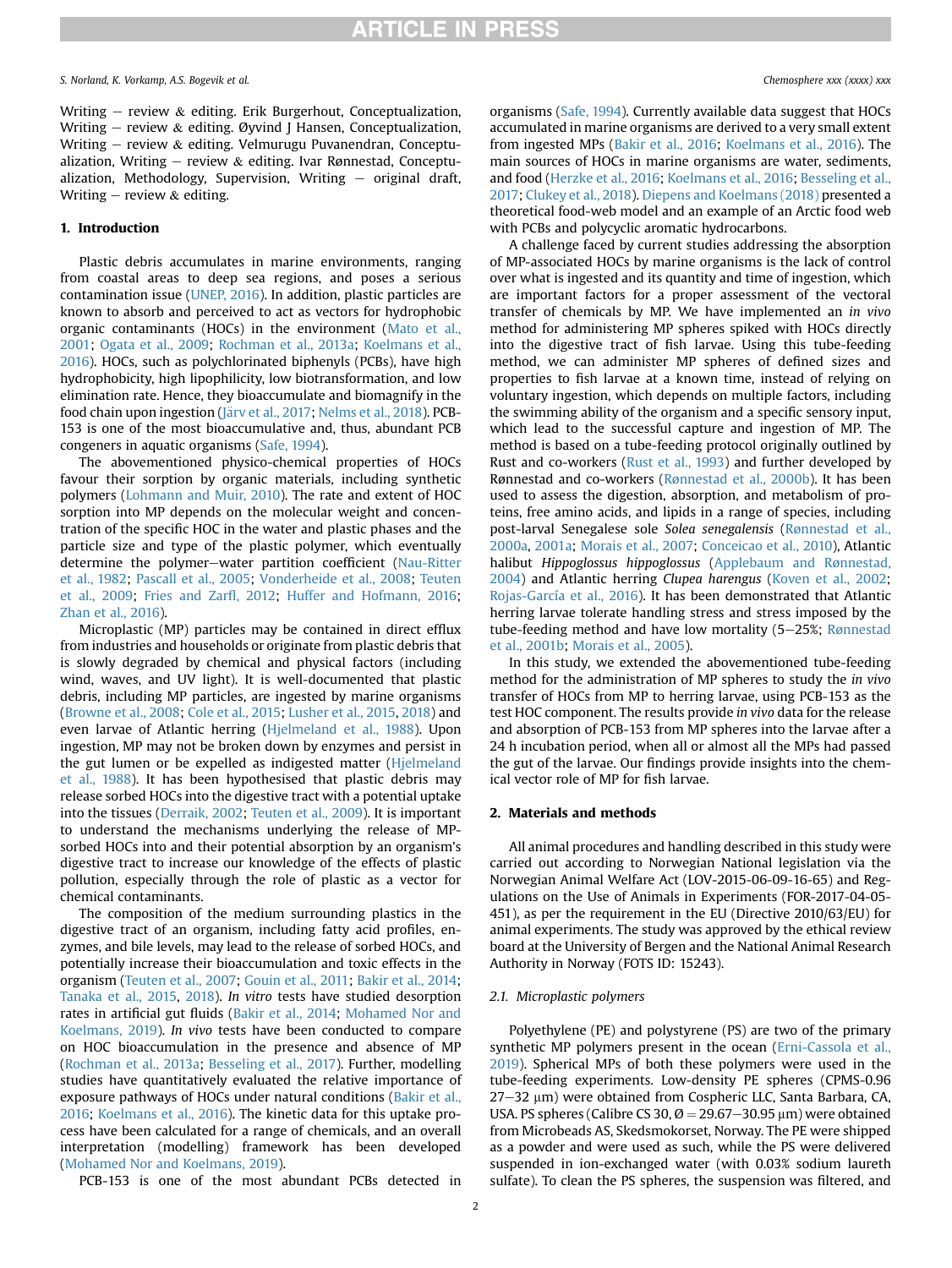the spheres were rinsed with MilliQ water (MilliporeSigma, Bedford, MA, USA) and vacuum filtered with a Durapore membrane filter of pore size 0.45 µm (MilliporeSigma, Bedford, MA., USA). The spheres on the filter were covered with aluminium foil and air dried for 3 d until they were completely dry (i.e., when the PS spheres no longer stuck to the filter) and were thereafter stored in glass vials.

#### 2.2. Pollutant and spike stock solution of PCB-153

Prior to tube-feeding, the PE and PS spheres were spiked with native PCB-153 and  ${}^{14}C$ -PCB-153. A stock solution was prepared with PCB-153 (2,2',4,4',5,5'-hexachlorobiphenyl; 97.7% purity; Chem Service Inc., West Chester, USA) in 2,2,4-trimethylpentane (Isooctane; Holger Hartmann AS, Langhus, Norway; was prepared at a concentration of 1 g L $^{-1}$ ). PCB-153 was diluted twice to reduce the amount of isooctane. First,  $100 \mu L$  of the PCB-153 stock solution was diluted in 15 mL of acetone (Sigma-Aldrich, St. Louis, MO, USA; to obtain a solution with PCB concentration of 6.7 mg  $\mathsf{L}^{-1}$ ). Next, 100 mL of the first PCB diluted solution was diluted in 15 mL of acetone to obtain the spike solution with a PCB-153 concentration of 44  $\rm \mu g \ L^{-1 \ 14}$ C-labelled PCB-153 (2,2′,4,4′,5,5′-hexachlorobiphenyl [14C(U)]; 99% purity; specific activity of 0.466 GBq mmol<sup>-1</sup>; dissolved in ethanol) was obtained from American Radiolabeled Chemicals, Inc. (St. Louis, MO, USA) and used as a tracer.

#### 2.3. Sorption of contaminants into microplastics

Methanol was used as a co-solvent to load the MP spheres with PCBs ([Smedes et al., 2009](#page-8-9)). The use of a co-solvent improves the sorption rate of PCBs into MP ([Pignatello and Xing, 1996](#page-7-25); [Chawla](#page-6-11) [et al., 2001](#page-6-11); [Seidensticker et al., 2017](#page-8-10)).

Clean PE  $(0.8 \text{ g})$  spheres, and PS  $(0.1 \text{ g})$  spheres retrieved from filtration, were weighed using a BP 615 scale (Sartorius, Göttingen, Germany). The measured amount of MP was transferred together into 100 mL glass bottles containing 15 mL of methanol, 100 µL of non-labelled PCB-153 spike solution (4.44 ng of PCB-153), and 20  $\mu$ L of <sup>14</sup>C-labelled PCB-153 (74 kBq). The glass bottles were constantly shaken at 175 rpm. After 1 h, 20 mL of MilliQ water was added. This was repeated every hour for the next 4 h, until a 15/80  $(v/v)$  methanol/water spike solution was obtained. The spike solution was shaken overnight in the dark at 175 rpm.

The next day, the MP were separated from the spike solution by filtration, washed with a minimum of 500 mL of MilliQ water, and processed as per the description above for the cleaning of PS (Section 2.1.). Since the spiked spheres were washed thoroughly with MilliQ water upon filtration and thereafter dried, any remnant of methanol was expected to have evaporated long before the spheres were used for tube-feeding and not have any influence on the outcome. Samples of filtrate from the spike solution (95 mL) were counted in a liquid scintillation analyser (Section 2.6). The remaining <sup>14</sup>C-PCB-153 in the spike solution did not adsorb to the plastic polymer, and the difference was considered as the amount of  $^{14}$ C-PCB-153 that had sorbed to the MP (sorption efficiency).

### 2.4. Fish larvae

The digestion and transfer of MP-associated PCB-153 was studied in Atlantic herring, an ecologically and commercially relevant fish species ([Overholtz and Friedland, 2002\)](#page-7-26) and one of the preferred model species in previous tube-feeding experiments (Conceição et al., 2002; [Koven et al., 2002](#page-7-21); [Morais et al., 2005;](#page-7-24) [Rojas-García et al., 2016](#page-7-22)).

Norwegian spring spawning herring were caught outside Askøy, Norway (60°24′0″ N, 5°10′6′′ E). Eggs (>10,000) and sperm were stripped from one female and one male and incubated at Bergen High Technology Centre, Bergen Norway. Upon hatching 14 d post fertilisation, the larvae were transferred to two 300 L rearing tanks and reared according to the standard protocol ([Folkvord et al.,](#page-6-13) [2009\)](#page-6-13).

The larvae were reared in green water (algae-rich) containing Rhodomonas sp. algae (reared at Bergen High Technology Centre) and fed ad libitum with natural zooplankton, mainly copepod nauplii and copepodites collected from filtered seawater at Espegrend Marine Research Field Station (University of Bergen, Raunefjord, Norway), since 1 day post-hatching (DPH).

To measure the standard length (SL) of the larvae, they were sedated using MS-222 (Sigma-Aldrich, St. Louis, MO, USA) and imaged using a Nikon camera mounted on top of a Leica MZ95 stereomicroscope with graph paper in the background for scale. The SL was measured from the tip of the dorsal lip to the end of the notochord and the beginning of the tail fin using the *ImageJ* software (National Institutes of Health, USA).

#### 2.5. Tube-feeding

The MP spheres were administered by tube-feeding, which allowed a liquid bolus to be deposited within the digestive system of the larvae. The original method involved the administration of a chemical/nutrient dissolved in isotonic solution [\(Rønnestad et al.,](#page-7-23) [2001b](#page-7-23)). Additional adjustments and preparations for administering MP spheres in suspension are described in the Supplementary Information (SI Part A).

The time for tube-feeding of one larva was kept as short as possible to reduce handling stress for the larva. The herring larvae have several features that ease tube-feeding and shorten the handling time [\(Fig. 1A](#page-3-0)): transparency permits a clear observation of the insertion and localisation of the capillary tip; the gut is straight, and the midgut has an extended diameter compared to that of the foregut; and the filling of the gut can be observed and controlled ([Rust et al., 1993;](#page-8-8) [R](#page-7-23)ø[nnestad et al., 2001b](#page-7-23); Conceição et al., 2007). The procedure was performed by a trained operator, and the total handling time per larva was typically less than 1 min.

Individual larvae were collected with a pipette and sedated with 0.1 g  $L^{-1}$  of MS-222 (Sigma-Aldrich, St. Louis, MO, USA) in a 20 mL glass vial, placed gently on a glass slide in a drop of clean seawater under a dissection microscope (Fig. S1D), and visually checked for quality (no deformities, no fin damage, and expected size) before administration of the bolus with MP spheres by tube-feeding. The slide with the larvae was kept cool using a cooling system (Fig. S1D) iv) based on circulating water maintained at  $8 °C$  in a Hetofrig CBN 18-30 water bath (Heto, Birkerød, Denmark). Cooled water was recirculated from the water bath to a transparent, flat-sided plastic bottle mounted on the dissection microscope.

The larvae were sampled and tested regularly after the onset of exogenous feeding to find the optimal window for tube-feeding, mainly based on larval robustness (survival), size, and transparency. Older larvae showed high stress resilience, particularly after 26 DPH, and tube-feeding trial with contaminated MP spheres was carried out using only good quality living Atlantic herring larvae between 34 and 51 DPH ( $n = 84$ ).

The larvae that were collected for tube-feeding were sampled after the morning meal. Based on previous experience, fed larvae have a more easily distensible digestive tract that retains the administered volume better than that of fasted larvae ([Rønnestad](#page-7-23) [et al., 2001b\)](#page-7-23). To ensure stability of the larvae on the slide during insertion of the capillary, the slide contained a series of parallelly glued glass capillaries ([Fig. 1B](#page-3-0)) that formed chambers preventing the sideways movement of the larvae during handling and injection.

A glass capillary filled with the PCB-153-spiked MP suspension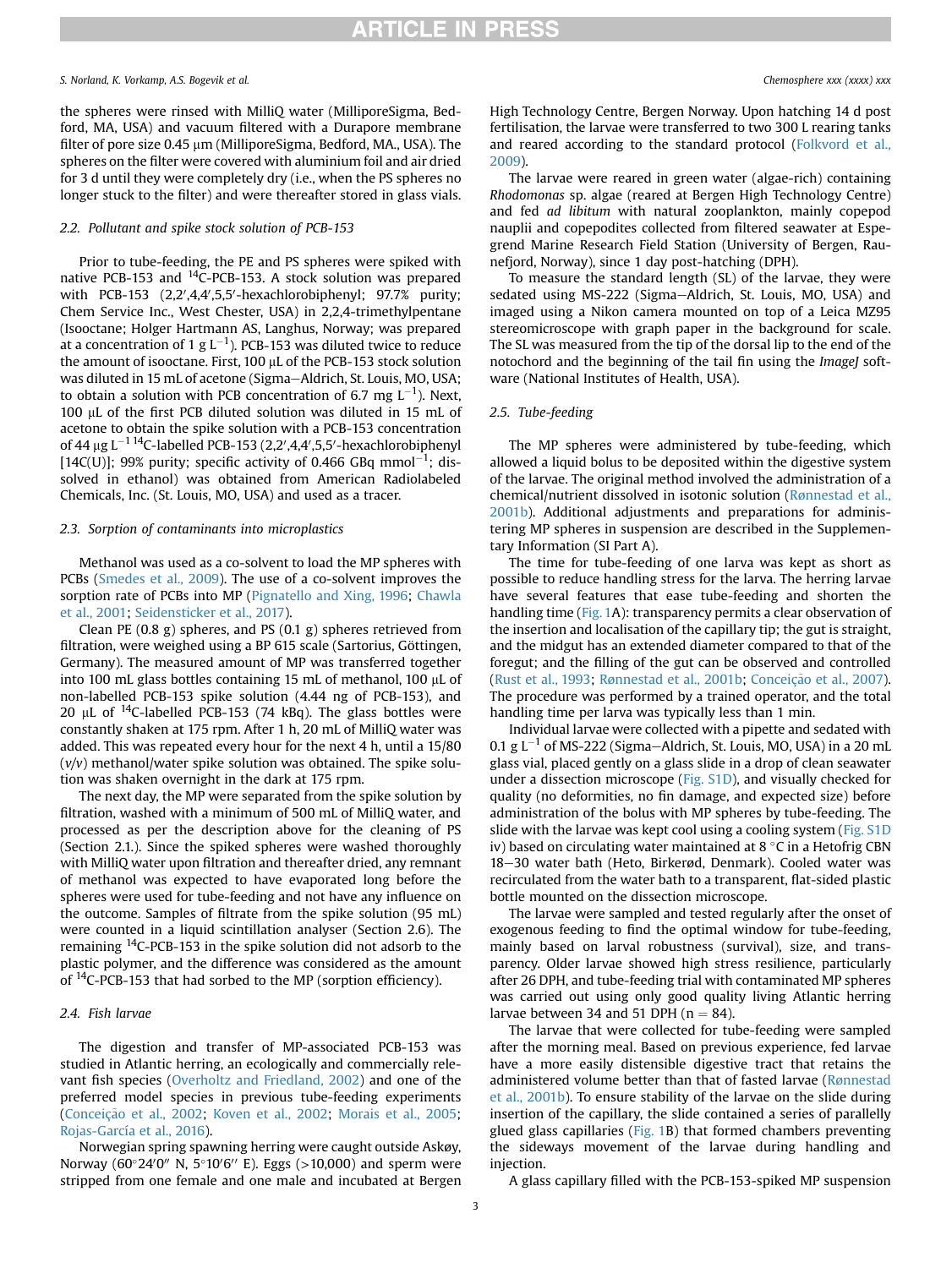### **RTICLE IN PRESS**

#### <span id="page-3-0"></span>S. Norland, K. Vorkamp, A.S. Bogevik et al. Chemosphere xxx (xxxx) xxx



Fig. 1. A: Atlantic herring larva at 37 d post-hatching (photo from a separate batch of larvae). FG: foregut; MG: midgut. The digestive tract has three sphincters that are important for the tube-feeding procedure and are labelled with yellow arrows: valve between FG and MG (i); valve between MG and hindgut (ii); and the anal sphincter (iii). B: Training of the operator with the tube-feeding technique was done using a coloured solution (0.1% chlorophenol red (Sigma-Aldrich, St. Louis, MO, USA) dissolved in phosphate buffered water) to ensure that the capillary was properly inserted, and the MG was filled sufficiently. The capillary (iv) was gently inserted through the mouth and into the oesophagus, where the bolus was administered (Red arrow, v: the tip of the capillary). Blue arrows: a series of parallel glass capillaries glued to the slide. These formed a chamber that stabilised the larvae during handling and injection. C: MP spheres present in the midgut after tube-feeding. D: enlargement of area vi. (For interpretation of the references to colour in this figure legend, the reader is referred to the Web version of this article.)

was gently inserted through the mouth opening and halfway down the oesophagus ([Fig. 1B](#page-3-0)), and  $\sim$ 460 nL of the suspension with an indefinite number of MP spheres (up to 200 spheres) was deposited in the gut. The injection volume was adjusted to the estimated maximal gut volume, which was calculated using the formula established for herring larvae: Gut volume (nL) =  $0.079$  SL<sup>2.769</sup> ([Rojas-García et al., 2016](#page-7-22)). In addition, administration of the suspension into the gut was visually observed and controlled to ensure that the distension was acceptable, there was no reflux or evacuation, and a significant amount of MP, and not just aqueous solution, was administered [\(Fig. 1C](#page-3-0) and D).

After capillary withdrawal, the larvae were transferred to clean seawater for  $2-3$  min to allow them to recover from the anaesthetics, while the exact number of MP spheres in their digestive tract was counted. Next, the larvae were individually incubated for 24 h in vials containing 20 mL of clean seawater at 8  $\degree$ C in a Hetofrig water bath. MilliQ water was used to rinse the slide between each larva. Over a course of 17 d, a total of 84 viable larvae were successfully tube-fed (~5 larvae day $^{-1}$ ), of which 22 larvae ("Control" group) were administered isotonic solution, while 62 larvae were administered suspended MP spheres.

#### 2.6. Sampling and liquid scintillator detection

The larvae were sampled after 24 h of incubation, as earlier

studies have shown that this is the gut-transit time of this species for ingested food [\(Mazurais et al., 2015](#page-7-27); [Bråte et al., 2016;](#page-6-15) [Grigorakis et al., 2017\)](#page-7-28). At sampling, the larvae were sacrificed with an overdose of MS-222 (1g  $L^{-1}$ ), and the number of MP spheres still present in the digestive tract was counted under a stereo dissecting microscope.

Not all larvae had eliminated the MP after 24 h. The larvae were therefore categorised into four groups, depending on the number of MP spheres in the gut at the time of sampling: "Control": tube-fed isotonic solution only; "MP in gut": MP spheres  $\geq$ 11; "Almost empty":  $1 < MP \leq 10$ ; and "Empty":  $MP = 0$ .

The larvae were transferred into individual liquid scintillation glass vials (20 mL, Sigma-Aldrich, St. Louis, MO, USA) with 1 mL of Soluene-350 (PerkinElmer Inc., Downers Grove, IL, USA) and stored for 24 h at room temperature (ca 20  $^{\circ}$ C), until they were fully dissolved. The vials were shaken vigorously by hand, 5 mL of scintillation cocktail (Ultima Gold XR, PerkinElmer Inc., Downers Grove, IL, USA) was added, and radioactivity in the samples was measured.

The larval incubation water with evacuated MP was shaken vigorously by hand for at least 10 s, 1 mL of the subsample was transferred into a separate scintillation glass vial (20 mL, Sigma-Aldrich, St. Louis, MO, USA), and 5 mL of Ultima Gold XR was added. The radioactivity of all samples was measured using a Tri-Carb 2900 TR Liquid Scintillation Analyser (PerkinElmer Inc., Downers Grove, IL, USA).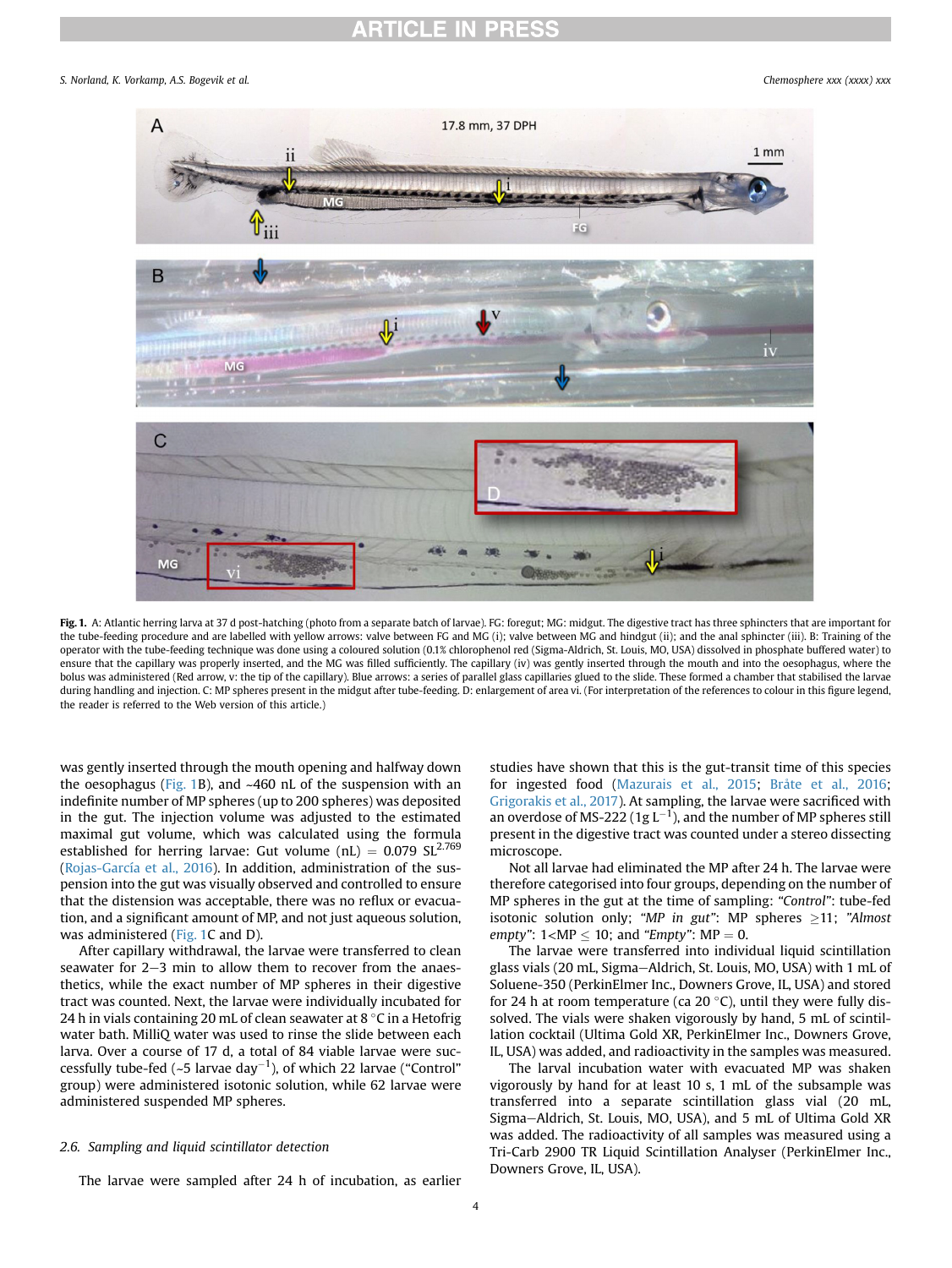#### 2.7. Statistics

Data were analysed for normality using the Shapiro-Wilk test for normal distribution, but the assumptions of normality were not met, and non-parametric tests were used. The statistical analysis for determining the significance level was therefore performed for paired, non-parametric data with the Wilcoxon test with Bonferroni correction ( $\alpha = 0.05$ ) using the R software [\(R Core Team,](#page-7-29) [Vienna, Austria, 2019\)](#page-7-29). Outliers for the number of MP spheres passing through the gut were identified using linear regression and correlation coefficient ( $R^2 > 0.90$ ) and were excluded from statistical analysis. We were unable to identify the underlying reason for the presence of outliers upon scrutiny of the data.

#### 3. Results and discussion

#### 3.1. Behaviour of plastic polymers during tube-feeding

The applied plastic polymers, PS and low-density PE, are two of the primary synthetic polymers found in the ocean, together with polypropylene (PP) and polyvinyl chloride (PVC) ([Mato et al., 2001;](#page-7-0) [Rios et al., 2007;](#page-7-30) [Rochman et al., 2013b](#page-7-31); [do Sul and Costa, 2014](#page-6-16)). In line with the report by [Baker and Mead \(2000\),](#page-6-17) we found that both PE and PS tended to float and aggregate on the surface of an isotonic solution, creating a heterogeneous MP layer on the surface. This tendency was much more pronounced for PE than for PS, most likely because the former has a specific density (0.96 kg L $^{-1}$ ) lower than that of water. For both MP, aggregation at the isotonic solution surface led to challenges in performing parts of the procedure of tube-feeding. The PE layer tended to fold around hypodermic steel needles and glass capillary tubes and moved upward, along the walls inside glass vials in which MP spheres were stored. This prevented the glass capillaries from being filled by suction. The PS MP spheres were easier to handle, formed weaker surface layers, and had a reduced tendency for clogging. The clogging behaviour was the main reason why variable amounts of MP spheres were administered during tube-feeding. The final method that worked best for both MP spheres is described in Section 2.5.

#### 3.2. Spiking efficiency of PCB-153 to different plastic polymers

The sorption efficiency following this protocol was high. After spiking the MP spheres, the filtered spike solution contained only 3% and 4% of the original 74 kBq of <sup>14</sup>C-PCB-153 added for PS and PE, respectively. Thus, 97% and 96% of the added tracer would have bound to the PS and PE MP spheres, respectively, assuming negligible losses through glass adsorption. However, liquid scintillation counting (LSC) of the spiked MP spheres detected only 12% and 81% of the added  $^{14}$ C-PCB-153 for PS and PE, respectively (for a more detailed description, see Supplementary Information - SI Part B). The remaining activity, which was not counted or recovered, was presumably that of the 14C-PCB-153 absorbed into the MP matrix. LSC measures radioactivity (beta particles; electrons emitted by  $14C$ ) by mixing the radioactive chemical with the liquid scintillator and counting the resultant emission of photons. Plastic is a wellknown shield that efficiently absorbs beta particles. Thus, if a radioactive chemical is sorbed into a MP, the electrons from the tracer in the MP matrix will not react with the scintillator liquid at the surface of the particle. The split of countable and uncountable  $14$ C-PCB-153 also points towards the biphasic diffusion model, in which the sorption process of contaminants occurs as surface adhesion (adsorption) and diffusion into the inner plastic (absorption) ([Pignatello and Xing, 1996](#page-7-25); [Teuten et al., 2009](#page-8-3); [Lee et al.,](#page-7-32) [2014;](#page-7-32) [Mohamed Nor and Koelmans, 2019\)](#page-7-15). Desorption occurs in the reverse manner.

Any 14C-PCB-153 that was absorbed into the larval tissue would have been detected efficiently by the LSC method. The different solvents in Soluene-350 (PerkinElmer) degraded and dissolved all tissues quickly. Thus, there was direct contact between <sup>14</sup>C-PCB-153 in the tissues and the liquid scintillator, resulting in light emission, which was detected by LSC.

#### 3.3. Transfer of PCB-153 from microplastics

The number of MP spheres administered and counted in the digestive tract just after tube-feeding varied, ranging from 1 to 200 spheres, with 48 MP spheres counted per fish larva on average ([Fig. 2\)](#page-4-0).

With the current protocol, there was no practical approach to avoid the large variability in the number of administered MP spheres. Depending on its size, each larva was administered a set volume that contained the saline carrier as well as the MPs present in the saline carrier. The MP spheres tended to aggregate inside the syringe and glass capillary, and, if the number of spheres was too high, the narrow opening of the capillary was clogged. In addition, any aggregations that slowed or stopped the flow of MP spheres would still allow saline to pass between the MP spheres and enter the gut, until the set volume had been administered. Both these problems significantly lowered the number of MP spheres administered. Therefore, it was decided to change the strategy and not aim to deliver the same number of MP spheres to all the fish larvae, but to count the MP spheres present in the digestive tract just after tube-feeding.

After 24 h, a few fish larvae had empty guts and had evacuated all MP spheres (data presented by the blue line in  $Fig. 2$ ). All the fish larvae had evacuated some MP spheres from the gut, but the number of evacuated MP spheres varied. The number of MP spheres

<span id="page-4-0"></span>

Number of MP spheres administered

Fig. 2. Number of MP spheres that had passed through the digestive tract of Atlantic herring larvae 24 h after tube-feeding relative to the number of MP spheres administered at time 0 ( $n = 62$ ). Any fish larva with data presented by the black dashed line (In=Out) had evacuated all the MP spheres administered. The larvae were fed either PE (n = 50, blue triangles) or PS (n = 9, red triangles) spheres. The blue and red lines form the linear regression model fitted to the data (PE:  $y = 0.73x - 3.81$ ,  $R^2 = 0.84$ ; PS:  $y = 0.97x - 5.05$ ,  $R^2 = 0.99$ , PE and PS together:  $y = 0.88x - 8.50$ ,  $R^2 = 0.91$ ). Three datapoints were excluded in the analysis (grey circles). (For interpretation of the references to colour in this figure legend, the reader is referred to the Web version of this article.)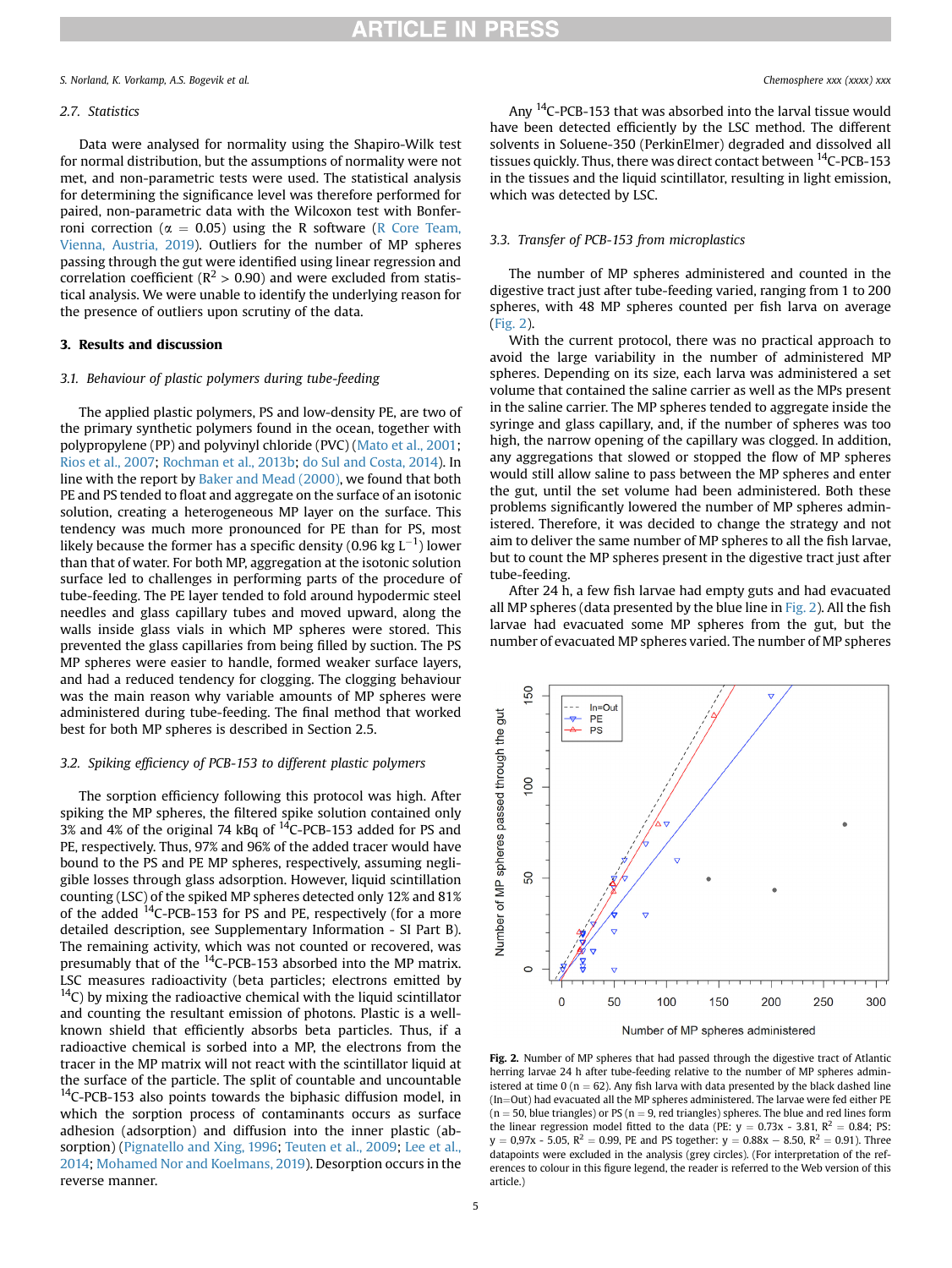remaining in the guts of all the fish larvae was 13 on average (ranging from 0 to 50 spheres), which was significantly lower (Wilcoxon test, p-value  $= 0.0016$ ) than the number of MP spheres administered (48). During the experiment, the evacuation time decreased with age of the larvae ( $R^2 = 0.45$ ). However, the number of MP spheres administered remained stable ( $R^2 = 0.02$ ) since time spent on handling the larva and limitations in the injection rate to prevent capillary clogging were standardized. However, we did not see an increase in the number of MP spheres passed through the gut with increasing size of the larvae ( $R^2 = 0.1$ ).

As previously mentioned, we categorised the assessed fish larvae depending on the remaining number of MP spheres in the gut at sampling. The fish larvae in the category "MP in gut" ( $\geq$ 11 MP spheres remaining in the gut) had been administered  $51 \pm 36$  MP spheres (mean  $\pm$  SD) and had 24  $\pm$  11 MP spheres in the gut at the end of the incubation time; thus,  $26 \pm 30$  MP spheres had passed through their digestive tract during the 24 h incubation period. The fish larvae in the group "Almost empty" ( $1 \le MP \le 10$ ) had been tubefed 57  $\pm$  58 MP spheres, with only 6  $\pm$  3 MP spheres remaining after incubation and 51  $\pm$  56 MP spheres having passed through the digestive tract. The fish larvae in the last group, "Empty" (0 MP), had been fed fewer MP spheres, i.e.,  $23 \pm 16$  MP spheres, which had all passed through the gut during the 24 h incubation period.

For larvae that still had MP inside the gut at the end of incubation, we could not determine whether the tracer was in the MP or in the tissue of the fish (i.e., absorbed). However, the data showed that, in larvae in which all or almost all the administered MP had been completely evacuated (Groups "Empty" and "Almost empty"; [Fig. 3](#page-5-0)), the tracer levels were similar to those in the larvae in the control group that had not been administered any MP, i.e., had no tracers (pairwise comparisons using Wilcoxon Rank Sum test, pvalue  $> 0.79$ ). Thus, we concluded that none of the  $^{14}$ C-PCB-153 had been absorbed into the larval tissue during transit of MP through the gut. The fish larvae in the "MP in gut" group had significantly higher tracer counts than those in the control group and the larvae

<span id="page-5-0"></span>

Fig. 3. Activity of <sup>14</sup>C-PCB-153 in fish larvae tube-fed with MP spheres compared to that in the larvae of the control group ( $n = 22$ ). The tube-fed larvae were categorised based on how many MP spheres remained in the gut at sampling after 24 h of feeding: Control (0 MP, n = 22), MP spheres in gut ( $\geq$ 11 MP, n = 32); Almost empty (1 $\leq$ MP  $\leq$  10 spheres,  $n = 19$ ); and *Empty* (0 MP spheres,  $n = 11$ ) groups. Statistically significant differences (pairwise comparisons using Wilcoxon Rank Sum test) between the groups are marked with an asterisk (\*). The group "MP in gut" had p-values of  $1.3 \times 10^{-5}$ ,  $4.6 \times 10^{-6}$ , and  $4.1 \times 10^{-7}$  compared to the groups "Almost empty", "Empty", and "Control," respectively.

in the "Almost empty" and "Empty" groups (pairwise comparisons using Wilcoxon Rank Sum test, p<sub>adj</sub>-value <0.01) [\(Fig. 3](#page-5-0)). Thus, we could detect elevated levels of the tracer in the larvae only when the MP were inside the gut. Once the MP were evacuated, the tracer levels decreased to background levels. Taken together, these findings demonstrate that one-time ingestion of PCB-contaminated MP, with a gut-transit time of less than 24 h, will not significantly transfer the contaminant carried by the MP to fish larvae.

It should be noted that the numbers of MP spheres in the guts of the larvae in the present study, which reached up to 200, far exceed the numbers of MP particles observed in the guts of wild-caught larvae ([Lusher et al., 2013](#page-7-33), [2016;](#page-7-34) [Neves et al., 2015;](#page-7-35) [Nelms et al.,](#page-7-5) [2018\)](#page-7-5). However, since no transfer of PCB-153 to the larval tissue was observed even with such a high number of MP spheres, this factor does not seem to affect the results of the present study. The variability of the data did not allow any conclusion to be drawn regarding whether the properties of PE and PS affected the outcome of the study.

Tube-feeding refers to the direct administration of a bolus into the digestive tract of an animal, by a tube. There are shortfalls and limitations to this process, including the fact that the animal is anesthetised to reduce stress. However, tube-feeding offers the advantage of controlled administration of MP spheres, which will not be possible in set-ups that may be closer to the food uptake situation in the wild. Tube-feeding also allows the study of in vivo HOC uptake after MP ingestion. Moreover, digestion is mainly autonomously controlled by the digestive tract. Once an MP sphere is inside the gut, it initiates the secretion of enzymes, reflecting realistic gut fluid conditions. HOC uptake in the gut should thus not be significantly influenced by the method of MP administration. Herring larvae that ingested MP spheres from water had elevated trypsin secretion compared to that of non-feeding fish ([Hjelmeland](#page-7-13) [et al., 1988\)](#page-7-13) but lower than that of larvae that ingested live food of the same size as that of MP spheres. Taken together, the data available for herring larvae show that the presence of MP in the gut activates digestion, supporting the physiological relevance of comparing the present data to those for larvae in the wild that ingest MP voluntarily.

The results of this study support those of other recent studies and calculations of vectoral transfer mechanisms for chemicals in nature, indicating that MP is not the main source of HOCs in biological tissues [\(Koelmans et al., 2013,](#page-7-36) [2016](#page-7-3); [Bakir et al., 2016;](#page-6-5) [Besseling et al., 2017](#page-6-4)). Rather, natural pathways of bioaccumulation must be considered, such as water and, particularly, the contaminants already absorbed by the natural prey ([Koelmans et al., 2016;](#page-7-3) [Clukey et al., 2018](#page-6-6)). The accumulation of HOCs from ingested prey depends on several factors similar to accumulation from MP, such as diffusion over the microvillus surface area, cell permeability, and residence time in different gut segments [\(Lehman-McKeeman,](#page-7-37) [2010;](#page-7-37) [Gouin et al., 2011](#page-7-14)). In addition, the mechanical and enzymatic digestion of the prey also plays a role in HOC accumulation. If HOCs cross the membranes of cells by diffusion or active transport, they enter the circulatory system and accumulate in fatty tissues. Some HOCs, such as PCBs, biomagnify in the food chain, reaching higher concentrations in predators than in prey (Järv et al., 2017; [Nelms et al., 2018\)](#page-7-5).

Whether plastics should be considered harmful themselves depends on the particle size and exposure time [\(Moore, 2006\)](#page-7-38). We observed no visible breakdown or digestion of the MP in the herring gut after 24 h of feeding. This supports earlier findings that MP ingested by marine organisms are not broken down by digestive enzymes, but may rather accumulate and block the digestion and evacuation processes ([Wright et al., 2013\)](#page-8-11). Thus, MP may have direct physical effects once it is ingested into the digestive tract. Additionally, MP with sharp edges may lead to soreness of the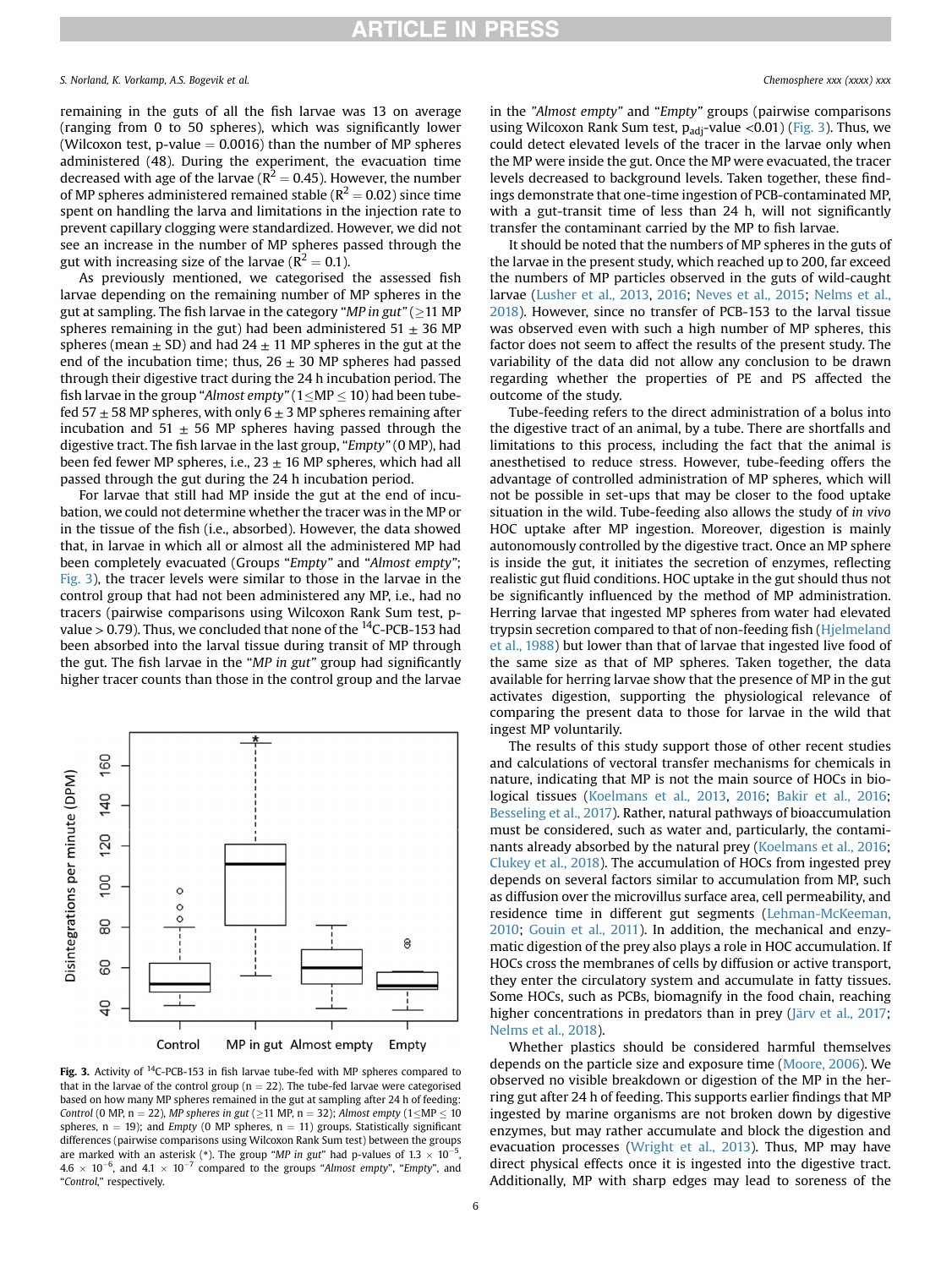epithelium and cause indirect adverse effects. MP have been shown to lead to ulceration and potentially erroneous satiety signalling, decreased fecundity, decreased survival [\(Cole et al., 2015;](#page-6-1) [Peda](#page-7-39) [et al., 2016;](#page-7-39) [Jovanovic, 2017;](#page-7-40) [Rainieri et al., 2018;](#page-7-41) [Yin et al., 2018\)](#page-8-12), hyperplasia and inflammatory response in the intestine [\(Peda et al.,](#page-7-39) [2016\)](#page-7-39), induced microbiome dysbiosis, and altered mucosal cell composition ([Jin et al., 2018\)](#page-7-42). MP spheres that were used in the present study had a diameter of approximately 30  $\mu$ m, and MP spheres around this size are quite abundant in the environment ([Mintenig et al., 2020](#page-7-43)). These particles are too large to be absorbed into or penetrate the intestinal wall, as seen for nanoparticles and micro-sized particles with a diameter of approximately  $10 \mu m$ ([Brown et al., 2001;](#page-6-18) [Hussain et al., 2005](#page-7-44); [Moore, 2006](#page-7-38); [Rothen-](#page-7-45)[Rutishauser et al., 2007](#page-7-45); [Browne et al., 2008](#page-6-0); [Cedervall et al.,](#page-6-19) [2012;](#page-6-19) [Al-Bairuty et al., 2013](#page-6-20); [Al-Jubory and Handy, 2013\)](#page-6-21). In nature, herring larvae of the size used in this study will actively select and ingest live prey significantly larger than  $30 \mu m$  in size. In the study by [Hjelmeland et al. \(1988\)](#page-7-13), 39-days-old herring larvae ingested live prey with a diameter of approximately 190  $\mu$ m, and the MP used in that study was  $94 \mu m$  in diameter. At the same time, fish larvae may also ingest smaller particles, either by active ingestion of a particle that is easy to capture, by accident, or with drinking water. It is not known if a larger MP than what is used in our study may have a longer residence time in the digestive tract and that may thus potentially increase any transfer of contaminants to the organism. However, a larger MP sphere may also have slower desorption and lower bioavailability.

#### 4. Conclusions

A proper assessment of the vectoral transfer of chemicals by MP requires control of what is ingested, the quantity in which it is ingested, and the time at which it is ingested by an organism. In this study, we applied an in vivo tube-feeding method that permits the delivery of PE and PS spheres directly into the gut of Atlantic herring larvae to study the uptake of PCB-153, as a representative HOC, from contaminated MP spheres in a single administration into the digestive tract. The in vivo results indicate that one-time ingestion and complete gut transit of PCB-153-contaminated PE and PS spheres, with less than 24 h of retention time in the gut, do not significantly transfer PCB to fish larvae. This finding supports other studies in the field indicating that MP plays a minor role as a vector in contaminant uptake and accumulation by marine organisms compared to food chain exposure. Further studies are necessary to establish the effects of MP size and gut retention time, temperature, biofouling, and the presence of lipid-rich feed on the desorption of HOCs from MP. Tube-feeding is a novel experimental approach to study the vectoral transfer of chemicals by microplastics in the larval stages of fish under controlled conditions.

#### Declaration of competing interest

The authors declare that they have no known competing financial interests or personal relationships that could have appeared to influence the work reported in this paper.

#### Acknowledgement

This research received funding from the Research Council of Norway, Project No. 255267 (PlastiCod). We thank the following faculty and staff at the University of Bergen: Prof. Arild Folkvord for donating herring larvae, Frank Midtøy and Heikki Savolainen for assistance with rearing the larvae, and Dr. Odd André Karlsen for discussions on PCB. We thank Annegrete Ljungqvist (Aarhus University) for help with the spike protocol.

#### Appendix A. Supplementary data

Supplementary data to this article can be found online at [https://doi.org/10.1016/j.chemosphere.2020.129144.](https://doi.org/10.1016/j.chemosphere.2020.129144)

#### References

- <span id="page-6-20"></span>Al-Bairuty, G.A., Shaw, B.J., Handy, R.D., Henry, T.B., 2013. Histopathological effects of waterborne copper nanoparticles and copper sulphate on the organs of rainbow trout (Oncorhynchus mykiss). Aquat. Toxicol. 126, 104-115. [https://](https://doi.org/10.1016/j.aquatox.2012.10.005) [doi.org/10.1016/j.aquatox.2012.10.005.](https://doi.org/10.1016/j.aquatox.2012.10.005)
- <span id="page-6-21"></span>Al-Jubory, A.R., Handy, R.D., 2013. Uptake of titanium from TiO(2) nanoparticle exposure in the isolated perfused intestine of rainbow trout: nystatin, vanadate and novel CO(2)-sensitive components. Nanotoxicology  $7(8)$ , 1282-1301. <https://doi.org/10.3109/17435390.2012.735268>.
- <span id="page-6-9"></span>Applebaum, S.L., Rønnestad, I., 2004. Absorption, assimilation and catabolism of individual free amino acids by larval Atlantic halibut (Hippoglossus hippoglossus). Aquaculture 230 (1-4), 313-322. [https://doi.org/10.1016/S0044-](https://doi.org/10.1016/S0044-8486(03)00406-X) [8486\(03\)00406-X.](https://doi.org/10.1016/S0044-8486(03)00406-X)
- <span id="page-6-17"></span>[Baker, A.-M.M., Mead, J., 2000. Thermoplastics. In: Harper, C.A. \(Ed.\), Modern](http://refhub.elsevier.com/S0045-6535(20)33341-5/sref4) [Plastics, Modern Plastics Handbook. McGraw-Hill, USA, pp. 1](http://refhub.elsevier.com/S0045-6535(20)33341-5/sref4)-[92.](http://refhub.elsevier.com/S0045-6535(20)33341-5/sref4)
- <span id="page-6-3"></span>Bakir, A., Rowland, S.J., Thompson, R.C., 2014. Enhanced desorption of persistent organic pollutants from microplastics under simulated physiological conditions. Environ. Pollut. 185, 16-23. [https://doi.org/10.1016/j.envpol.2013.10.007.](https://doi.org/10.1016/j.envpol.2013.10.007)
- <span id="page-6-5"></span>Bakir, A., O'Connor, I.A., Rowland, S.J., Hendriks, A.J., Thompson, R.C., 2016. Relative importance of microplastics as a pathway for the transfer of hydrophobic organic chemicals to marine life. Environ. Pollut. 219, 56-65. [https://doi.org/](https://doi.org/10.1016/j.envpol.2016.09.046) [10.1016/j.envpol.2016.09.046](https://doi.org/10.1016/j.envpol.2016.09.046).
- <span id="page-6-4"></span>Besseling, E., Foekema, E.M., van den Heuvel-Greve, M.J., Koelmans, A.A., 2017. The effect of microplastic on the uptake of chemicals by the lugworm arenicolamarina (L.) under environmentally relevant exposure conditions. Environ. Sci. Technol. 51 (15), 8795-8804. [https://doi.org/10.1021/acs.est.7b02286.](https://doi.org/10.1021/acs.est.7b02286)
- <span id="page-6-15"></span>Bråte, I.L.N., Eidsvoll, D.P., Steindal, C.C., Thomas, K.V., 2016. Plastic ingestion by Atlantic cod (Gadus morhua) from the Norwegian coast. Mar. Pollut. Bull. 112 (1-2), 105-110. <https://doi.org/10.1016/j.marpolbul.2016.08.034>.
- <span id="page-6-18"></span>Brown, D.M., Wilson, M.R., MacNee, W., Stone, V., Donaldson, K., 2001. Sizedependent proinflammatory effects of ultrafine polystyrene particles: a role for surface area and oxidative stress in the enhanced activity of ultrafines. Toxicol. Appl. Pharmacol. 175 (3), 191-199. [https://doi.org/10.1006/taap.2001.9240.](https://doi.org/10.1006/taap.2001.9240)
- <span id="page-6-0"></span>Browne, M.A., Dissanayake, A., Galloway, T.S., Lowe, D.M., Thompson, R.C., 2008. Ingested microscopic plastic transloctaes to the circulatory system of the mussel Mytilus edulis (L.). Environ. Sci. Technol. 42 (13), 5026-5031. [https://](https://doi.org/10.1021/es800249a) [doi.org/10.1021/es800249a.](https://doi.org/10.1021/es800249a)
- <span id="page-6-19"></span>[Cedervall, T., Hansson, L.A., Lard, M., Frohm, B., Linse, S., 2012. Food chain transport](http://refhub.elsevier.com/S0045-6535(20)33341-5/sref11) [of nanoparticles affects behaviour and fat metabolism in](http://refhub.elsevier.com/S0045-6535(20)33341-5/sref11) fish. PloS One 7 (2), [e32254 http://doi.org//10.1016/j.scitotenv.2006.02.005.](http://refhub.elsevier.com/S0045-6535(20)33341-5/sref11)
- <span id="page-6-11"></span>[Chawla, R.C., Doura, K.F., McKay, D., 2001. Effect of alcohol cosolvents on the](http://refhub.elsevier.com/S0045-6535(20)33341-5/sref12) [aqueous solubility of trichloroethylene. Proceedings of the 2001 Conference on](http://refhub.elsevier.com/S0045-6535(20)33341-5/sref12) [Environmental Research, pp. 52](http://refhub.elsevier.com/S0045-6535(20)33341-5/sref12)-[66.](http://refhub.elsevier.com/S0045-6535(20)33341-5/sref12)
- <span id="page-6-6"></span>Clukey, K.E., Lepczyk, C.A., Balazs, G.H., Work, T.M., Li, Q.X., Bachman, M.J., Lynch, J.M., 2018. Persistent organic pollutants in fat of three species of Pacific pelagic longline caught sea turtles: accumulation in relation to ingested plastic marine debris. Sci. Total Environ. 610-611, 402-411. [https://doi.org/10.1016/](https://doi.org/10.1016/j.scitotenv.2017.07.242) i.scitotenv.2017.07.242.
- <span id="page-6-1"></span>Cole, M., Lindeque, P., Fileman, E., Halsband, C., Galloway, T.S., 2015. The impact of polystyrene microplastics on feeding, function and fecundity in the marine copepod Calanus helgolandicus. Environ. Sci. Technol. 49, 1130-1137. [https://](https://doi.org/10.1021/es504525u) [doi.org/10.1021/es504525u](https://doi.org/10.1021/es504525u).
- <span id="page-6-8"></span>[Conceicao, L.E., Aragao, C., Richard, N., Engrola, S., Gavaia, P., Mira, S., Dias, J., 2010.](http://refhub.elsevier.com/S0045-6535(20)33341-5/sref15) Novel methodologies in marine fi[sh larval nutrition. Fish Physiol. Biochem. 36](http://refhub.elsevier.com/S0045-6535(20)33341-5/sref15) [\(1\), 1](http://refhub.elsevier.com/S0045-6535(20)33341-5/sref15)-[16 https://doi.org/.1007/s10695-009-9373-z](http://refhub.elsevier.com/S0045-6535(20)33341-5/sref15).
- <span id="page-6-12"></span>Conceição, L.E.C., Rønnestad, I., Tonheim, S.K., 2002. Metabolic budgets for lysine and glutamate in unfed herring (Clupea harengus) larvae. Aquaculture 206 (3-4), 305-312. [https://doi.org/10.1016/S0044-8486\(01\)00739-6.](https://doi.org/10.1016/S0044-8486(01)00739-6)
- <span id="page-6-14"></span>Conceição, L.E.C., Morais, S., Rønnestad, I., 2007. Tracers in fish larvae nutrition: a review of methods and applications. Aquaculture 267 (1-4), 62-75. [https://](https://doi.org/10.1016/j.aquaculture.2007.02.035) [doi.org/10.1016/j.aquaculture.2007.02.035](https://doi.org/10.1016/j.aquaculture.2007.02.035).
- <span id="page-6-2"></span>Derraik, J.G.B., 2002. The pollution of the marine environment by plastic debris: a review. Mar. Pollut. Bull. 44, 842-852. [https://doi.org/10.1016/S0025-326X\(02\)](https://doi.org/10.1016/S0025-326X(02)00220-5) [00220-5](https://doi.org/10.1016/S0025-326X(02)00220-5).
- <span id="page-6-7"></span>Diepens, N.J., Koelmans, A.A., 2018. Accumulation of plastic debris and associated contaminants in aquatic food webs. Environtal Science & Technology 52 (15), 8510-8520. [https://doi.org/10.1021/acs.est.8b02515.](https://doi.org/10.1021/acs.est.8b02515)
- <span id="page-6-16"></span>do Sul, J.A.I., Costa, M.F., 2014. The present and future of microplastic pollution in the marine environment. Environ. Pollut. 185, 352-364. [https://doi.org/10.1016/](https://doi.org/10.1016/j.envpol.2013.10.036) [j.envpol.2013.10.036.](https://doi.org/10.1016/j.envpol.2013.10.036)
- <span id="page-6-10"></span>Erni-Cassola, G., Zadjelovic, V., Gibson, M.I., Christie-Oleza, J.A., 2019. Distribution of plastic polymer types in the marine environment; A meta-analysis. J. Hazard Mater. 369, 691-698. [https://doi.org/10.1016/j.jhazmat.2019.02.067.](https://doi.org/10.1016/j.jhazmat.2019.02.067)
- <span id="page-6-13"></span>Folkvord, A., Høie, H., Johannessen, A., Solbakken, T., 2009. Effects of prey concentration, light regime, and parental origin on growth and survival of herring larvae under controlled experimental conditions. ICES J. Mar. Sci. 66, 1702-1709. [https://doi.org/10.1093/icesjms/fsp072.](https://doi.org/10.1093/icesjms/fsp072)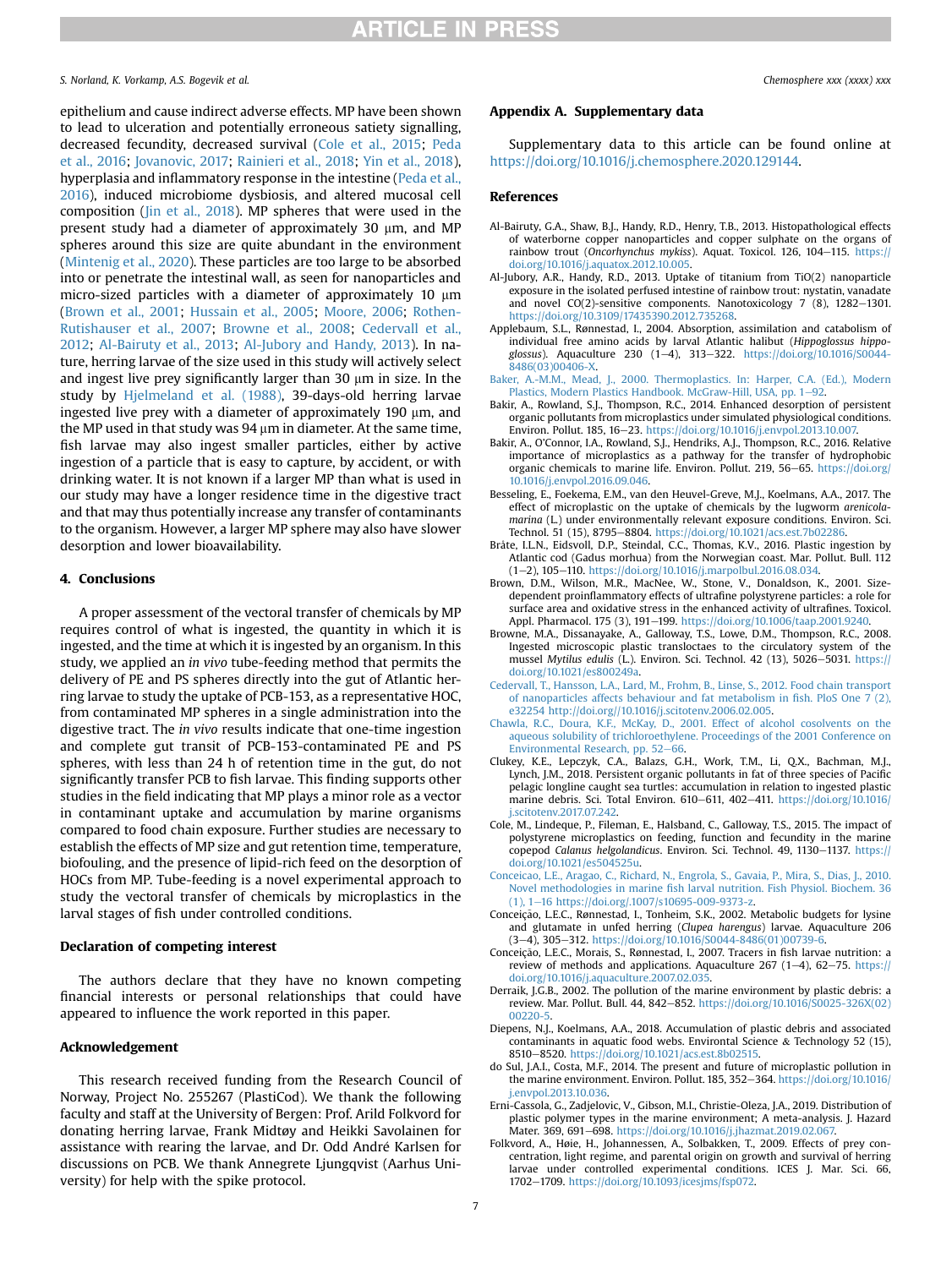### **ARTICLE IN PRESS**

S. Norland, K. Vorkamp, A.S. Bogevik et al. Chemosphere xxx (xxxx) xxx

- <span id="page-7-9"></span>Fries, E., Zarfl, C., 2012. Sorption of polycyclic aromatic hydrocarbons (PAHs) to low and high density polyethylene (PE). Environ. Sci. Pollut. Control Ser. 19, 1296-1304. <https://doi.org/10.1007/s11356-011-0655-5>.
- <span id="page-7-14"></span>Gouin, T., Roche, N., Lohmann, R., Hodges, G., 2011. A thermodynamic approach for assessing the environmental exposure of chemicals absorbed to microplastic. Environtal Science & Technology 45 (4), 1466-1472. [https://doi.org/10.1021/](https://doi.org/10.1021/es1032025) [es1032025](https://doi.org/10.1021/es1032025).
- <span id="page-7-28"></span>Grigorakis, S., Mason, S.A., Drouillard, K.G., 2017. Determination of the gut retention of plastic microbeads and microfibers in goldfish (Carassius auratus). Chemosphere 169, 233-238. <https://doi.org/10.1016/j.chemosphere.2016.11.055>.
- <span id="page-7-16"></span>Herzke, D., Anker-Nilssen, T., Nost, T.H., Gotsch, A., Christensen-Dalsgaard, S., Langset, M., Fangel, K., Koelmans, A.A., 2016. Negligible impact of ingested microplastics on tissue concentrations of persistent organic pollutants in northern fulmars off coastal Norway. Environtal Science & Technology 50 (4), 1924-1933. <https://doi.org/10.1021/acs.est.5b04663>.
- <span id="page-7-13"></span>Hjelmeland, K., Pedersen, B.H., Nilseen, E.M., 1988. Trypsin content in the intestines of herring larvae, Clupea harengus, ingesting inert polystyrene spheres of live crustacea prey. Mar. Biol. 98 (3), 331e335. <https://doi.org/10.1007/BF00391108>.
- <span id="page-7-10"></span>Huffer, T., Hofmann, T., 2016. Sorption of non-polar organic compounds by microsized plastic particles in aqueous solution. Environ. Pollut. 214, 194-201. [https://doi.org/10.1016/j.envpol.2016.04.018.](https://doi.org/10.1016/j.envpol.2016.04.018)
- <span id="page-7-44"></span>Hussain, S.M., Hess, K.L., Gearhart, J.M., Geiss, K.T., Schlager, J.J., 2005. In vitro toxicity of nanoparticles in BRL 3A rat liver cells. Toxicol. Vitro 19, 975-983. <https://doi.org/10.1016/j.tiv.2005.06.034>.
- <span id="page-7-4"></span>Järv, L., Kiviranta, H., Koponen, J., Rantakokko, P., Ruokojärvi, P., Radin, M., Raid, T., Roots, O., Simm, M., 2017. Persistent organic pollutants in selected fishes of the Gulf of Finland. J. Mar. Syst. 171, 129-133. [https://doi.org/10.1016/](https://doi.org/10.1016/j.jmarsys.2016.10.002) [j.jmarsys.2016.10.002.](https://doi.org/10.1016/j.jmarsys.2016.10.002)
- <span id="page-7-42"></span>Jin, Y., Xia, J., Pan, Z., Yang, J., Wang, W., Fu, Z., 2018. Polystyrene microplastics induce microbiota dysbiosis and inflammation in the gut of adult zebrafish. Environ. Pollut. 235, 322-329. https://doi.org/10.1016/j.envpol.2017.12.088
- <span id="page-7-40"></span>Jovanovic, B., 2017. Ingestion of microplastics by fish and its potential consequences from a physical perspective. Integrated Environ. Assess. Manag. 13 (3), 510-515. [https://doi.org/10.1002/ieam.1913.](https://doi.org/10.1002/ieam.1913)
- <span id="page-7-36"></span>Koelmans, A.A., Besseling, E., Wegner, A., Foekema, E.M., 2013. Plastic as a carrier of POPs to aquatic organisms: a model analysis. Environ. Sci. Technol. 47 (14), 7812-7820. [https://doi.org/10.1021/es401169n.](https://doi.org/10.1021/es401169n)
- <span id="page-7-3"></span>Koelmans, A.A., Bakir, A., Burton, G.A., Janssen, C.R., 2016. Microplastic as a vector for chemicals in the aquatic environment: critical review and model-supported reinterpretation of empirical studies. Environ. Sci. Technol. 50 (7), 3315-3326. <https://doi.org/10.1021/acs.est.5b06069>.
- <span id="page-7-21"></span>Koven, W., Rojas-García, C.R., Finn, R.N., Rønnestad, I., 2002. Stimulatory effect of ingested protein and/or free amino acids on the secretion of the gastroendocrine hormone cholecystokinin and on tryptic activity, in early-feeding herring larvae, Clupea harengus. Mar. Biol. 140, 1241-1247. [https://doi.org/](https://doi.org/10.1007/s00227-002-0790-0) [10.1007/s00227-002-0790-0](https://doi.org/10.1007/s00227-002-0790-0).
- <span id="page-7-32"></span>Lee, H., Shim, W.J., Kwon, J.H., 2014. Sorption capacity of plastic debris for hydrophobic organic chemicals. Sci. Total Environ. 470 [https://doi.org/10.1016/](https://doi.org/10.1016/j.scitotenv.2013.08.023) [j.scitotenv.2013.08.023](https://doi.org/10.1016/j.scitotenv.2013.08.023).
- <span id="page-7-37"></span>[Lehman-McKeeman, L.D., 2010. Absorption, distribution and excretion of toxicants.](http://refhub.elsevier.com/S0045-6535(20)33341-5/sref37) [In: Klaassen, C.D., Watkins III, J.B. \(Eds.\), Casarett](http://refhub.elsevier.com/S0045-6535(20)33341-5/sref37) & Doull'[s Essentials of Toxi](http://refhub.elsevier.com/S0045-6535(20)33341-5/sref37)[cology. McGraw-Hill Companies, New York, pp. 57](http://refhub.elsevier.com/S0045-6535(20)33341-5/sref37)-[70.](http://refhub.elsevier.com/S0045-6535(20)33341-5/sref37)
- <span id="page-7-6"></span>Lohmann, R., Muir, D., 2010. Global aquatic passive sampling (AQUA-GAPS): using passive samplers to monitor POPs in the waters of the world. Environ. Sci. Technol. 44, 860–864. <https://doi-org.pva.uib.no/10.1021/es902379g>.
- <span id="page-7-33"></span>Lusher, A.L., McHugh, M., Thompson, R.C., 2013. Occurrence of microplastics in the gastrointestinal tract of pelagic and demersal fish from the English Channel. Mar. Pollut. Bull. 67 (1), 94-99. <https://doi.org/10.1016/j.marpolbul.2012.11.028>.
- <span id="page-7-11"></span>Lusher, A.L., Hernandez-Milian, G., O'Brien, J., Berrow, S., O'Connor, I., Officer, R., 2015. Microplastic and macroplastic ingestion by a deep diving, oceanic cetacean: the True's beaked whale Mesoplodon mirus. Environ. Pollut. 199, 185-191. [https://doi.org/10.1016/j.envpol.2015.01.023.](https://doi.org/10.1016/j.envpol.2015.01.023)
- <span id="page-7-34"></span>Lusher, A.L., O'Donnell, C., Officer, R., O'Connor, I., 2016. Microplastic interactions with North Atlantic mesopelagic fish. ICES (Int. Counc. Explor. Sea) J. Mar. Sci.: Journal du Conseil 73 (4), 1214-1225. [https://doi.org/10.1093/icesjms/fsv241.](https://doi.org/10.1093/icesjms/fsv241)
- <span id="page-7-12"></span>Lusher, A.L., Hernandez-Milian, G., Berrow, S., Rogan, E., O'Connor, I., 2018. Incidence of marine debris in cetaceans stranded and bycaught in Ireland: recent findings and a review of historical knowledge. Environ. Pollut. 232, 467-476. <https://doi.org/10.1016/j.envpol.2017.09.070>.
- <span id="page-7-0"></span>Mato, Y., Isobe, T., Takada, H., Kanehiro, H., Ohtake, C., Kaminuma, T., 2001. Plastic resin pellets as a transport medium for toxic chemicals in the marine environment. Environmetal Science & Technology 35 (2), 318-324. [https://doi.org/](https://doi.org/10.1021/es0010498) [10.1021/es0010498](https://doi.org/10.1021/es0010498).
- <span id="page-7-27"></span>Mazurais, D., Ernande, B., Quazuguel, P., Severe, A., Huelvan, C., Madec, L., Mouchel, O., Soudant, P., Robbens, J., Huvet, A., Zambonino-Infante, J., 2015. Evaluation of the impact of polyethylene microbeads ingestion in European sea bass (Dicentrarchus labrax) larvae. Mar. Environ. Res. 112 (A), 78-85. [https://](https://doi.org/10.1016/j.marenvres.2015.09.009) [doi.org/10.1016/j.marenvres.2015.09.009](https://doi.org/10.1016/j.marenvres.2015.09.009).
- <span id="page-7-43"></span>Mintenig, S.M., Kooi, M., Erich, M.W., Primpke, S., Redondo-Hasselerharm, P.E., Dekker, S.C., Koelmans, A.A., van Wezel, A.P., 2020. A systems approach to understand microplastic occurrence and variability in Dutch riverine surface waters. Water Res. 176, 10. [https://doi.org/10.1016/j.watres.2020.115723.](https://doi.org/10.1016/j.watres.2020.115723)
- <span id="page-7-15"></span>[Mohamed Nor, N.H., Koelmans, A.A., 2019. Transfer of PCBs from microplastics](http://refhub.elsevier.com/S0045-6535(20)33341-5/sref46) under simulated gut fl[uid conditions is biphasic and reversible. Environ. Sci.](http://refhub.elsevier.com/S0045-6535(20)33341-5/sref46) [Technol. 53 \(4\), 1874](http://refhub.elsevier.com/S0045-6535(20)33341-5/sref46)-[1883 https://doi.org/acs.est.8b05143](http://refhub.elsevier.com/S0045-6535(20)33341-5/sref46).
- <span id="page-7-38"></span>[Moore, M.N., 2006. Do nanoparticles present ecotoxicological risks for the health of](http://refhub.elsevier.com/S0045-6535(20)33341-5/sref47) [the aquatic environment? Environ. Int. 32 \(8\), 967](http://refhub.elsevier.com/S0045-6535(20)33341-5/sref47)-[976 https://doi.org/](http://refhub.elsevier.com/S0045-6535(20)33341-5/sref47) [j.envint.2006.06.014.](http://refhub.elsevier.com/S0045-6535(20)33341-5/sref47)
- <span id="page-7-24"></span>Morais, S., Rojas-Garcia, C.R., Conceicao, L.E.C., Rønnestad, I., 2005. Digestion and absorption of a pure triacylglycerol and a free fatty acid by Clupea harengus L.<br>
larvae.  $\parallel$  Fish. Biol. 67, 223–238. https://doi.org/10.1111/j.0022[https://doi.org/10.1111/j.0022-](https://doi.org/10.1111/j.0022-1112.2005.00731.x) [1112.2005.00731.x.](https://doi.org/10.1111/j.0022-1112.2005.00731.x)
- <span id="page-7-20"></span>Morais, S., Koven, W., Rønnestad, I., Teresa Dinis, M., Conceiçao, L.E.C., 2007. Dietary ~ protein:lipid ratio and lipid nature affects fatty acid absorption and metabolism  $\overline{\text{in}}$  a teleost larva. Br. J. Nutr. 93 (6), 813–820. [https://doi.org/10.1079/](https://doi.org/10.1079/BJN20051378) [BJN20051378.](https://doi.org/10.1079/BJN20051378)
- <span id="page-7-7"></span>Nau-Ritter, G.M., Wurster, C.F., Rowland, R.G., 1982. Partitioning of [14C]PCB between water and particulates with various organic contents. Water Res. 16 (12), 1615e1618. [https://doi.org/10.1016/0043-1354\(82\)90239-1.](https://doi.org/10.1016/0043-1354(82)90239-1)
- <span id="page-7-5"></span>Nelms, S.E., Galloway, T.S., Godley, B.J., Jarvis, D.S., Lindeque, P.K., 2018. Investigating microplastic trophic transfer in marine top predators. Environ. Pollut. 238, 999-1007. [https://doi.org/10.1016/j.envpol.2018.02.016.](https://doi.org/10.1016/j.envpol.2018.02.016)
- <span id="page-7-35"></span>Neves, D., Sobral, P., Ferreira, J.L., Pereira, T., 2015. Ingestion of microplastics by commercial fish off the Portuguese coast. Mar. Pollut. Bull. 101 (1), 119-1126. [https://doi.org/10.1016/j.marpolbul.2015.11.008.](https://doi.org/10.1016/j.marpolbul.2015.11.008)
- <span id="page-7-1"></span>Ogata, Y., Takada, H., Mizukawa, K., Hirai, H., Iwasa, S., Endo, S., Mato, Y., Saha, M., Okuda, K., Nakashima, A., Murakami, M., Zurcher, N., Booyatumanondo, R., Zakaria, M.P., Dung le, Q., Gordon, M., Miguez, C., Suzuki, S., Moore, C., Karapanagioti, H.K., Weerts, S., McClurg, T., Burres, E., Smith, W., Van Velkenburg, M., Lang, J.S., Lang, R.C., Laursen, D., Danner, B., Stewardson, N., Thompson, R.C., 2009. International Pellet Watch: global monitoring of persistent organic pollutants (POPs) in coastal waters. 1. Initial phase data on PCBs, DDTs, and HCHs. Mar. Pollut. Bull. 58 (10), 1437-1446. [https://doi.org/](https://doi.org/10.1016/j.marpolbul.2009.06.014) [10.1016/j.marpolbul.2009.06.014.](https://doi.org/10.1016/j.marpolbul.2009.06.014)
- <span id="page-7-26"></span>[Overholtz, W.J., Friedland, K.D., 2002. Recovery of the Gulf of Maine](http://refhub.elsevier.com/S0045-6535(20)33341-5/sref54)–Georges Bank Atlantic herring (Clupea harengus[\) complex: perspectives based on bottom](http://refhub.elsevier.com/S0045-6535(20)33341-5/sref54) trawl survey data. Fish. Bull.  $100$  (3),  $593-608$  $593-608$ .
- <span id="page-7-8"></span>Pascall, M.A., Zabik, M.E., Zabik, M.J., Hernandez, R.J., 2005. Uptake of polychlorinated biphenyls (PCBs) from an aqueous medium by polyethylene, polyvinyl chloride and polystyrene films. J. Agric. Food Chem. 53 (1), 164-169. [https://doi.org/10.1021/jf048978t.](https://doi.org/10.1021/jf048978t)
- <span id="page-7-39"></span>Peda, C., Caccamo, L., Fossi, M.C., Gai, F., Andaloro, F., Genovese, L., Perdichizzi, A., Romeo, T., Maricchiolo, G., 2016. Intestinal alterations in European sea bass Dicentrarchus labrax (Linnaeus, 1758) exposed to microplastics: preliminary results. Environ. Pollut. 212, 251-256. [https://doi.org/10.1016/](https://doi.org/10.1016/j.envpol.2016.01.083) [j.envpol.2016.01.083](https://doi.org/10.1016/j.envpol.2016.01.083).
- <span id="page-7-25"></span>Pignatello, J., Xing, B., 1996. Mechanisms of slow sorption of organic chemicals to natural particles. Environ. Sci. Technol. 30 (1), 1-11. [https://doi.org/10.1021/](https://doi.org/10.1021/es940683g) [es940683g](https://doi.org/10.1021/es940683g).
- <span id="page-7-29"></span>R Core Team. R, 2019. A Language and Environment for Statistical Computing. R Foundation for Statistical Computing, Vienna, Austria. [https://www.R-project.](https://www.R-project.org/) [org/.](https://www.R-project.org/)
- <span id="page-7-41"></span>Rainieri, S., Conlledo, N., Larsen, B.K., Granby, K., Barranco, A., 2018. Combined effects of microplastics and chemical contaminants on the organ toxicity of zebrafish (Danio rerio). Environ. Res. 162, 135-143. [https://doi.org/10.1016/](https://doi.org/10.1016/j.envres.2017.12.019) [j.envres.2017.12.019.](https://doi.org/10.1016/j.envres.2017.12.019)
- <span id="page-7-30"></span>Rios, L.M., Moore, C., Jones, P.R., 2007. Persistent organic pollutants carried by synthetic polymers in the ocean environment. Mar. Pollut. Bull. 54 (8), 1230-1237. [https://doi.org/10.1016/j.marpolbul.2007.03.022.](https://doi.org/10.1016/j.marpolbul.2007.03.022)
- <span id="page-7-2"></span>Rochman, C.M., Hoh, E., Hentschel, B.T., Kaye, S., 2013a. Long-term field measurement of sorption of organic contaminants to five types of plastic pellets: implications for plastic marine debris. Environ. Sci. Technol. 47 (3), 1646-1654. <https://doi.org/10.1021/es303700s>.
- <span id="page-7-31"></span>Rochman, C.M., Manzano, C., Hentschel, B.T., Simonich, S.L., Hoh, E., 2013b. Polystyrene plastic: a source and sink for polycyclic aromatic hydrocarbons in the marine environment. Environ. Sci. Technol. 47 (24), 13976-13984. [https://](https://doi.org/10.1021/es403605f) [doi.org/10.1021/es403605f](https://doi.org/10.1021/es403605f).
- <span id="page-7-22"></span>Rojas-García, C.R., Applebaum, S.L., Morais, S., Rønnestad, I., 2016. Trans-intestinal absorption rates differ between free amino acids during larval development in Atlantic herring (Clupea harengus). Aquaculture 464, 222-228. [https://doi.org/](https://doi.org/10.1016/j.aquaculture.2016.06.029) [10.1016/j.aquaculture.2016.06.029.](https://doi.org/10.1016/j.aquaculture.2016.06.029)
- <span id="page-7-18"></span>Rønnestad, I., Conceição, L.E.C., Aragão, C., Dinis, M.T., 2000a. Free amino acids are absorbed faster and assmiliated more efficiently than protein in postlarval Senegal sole (Solea senegalesis). J. Nutr. 130 (11), 2809-2812. [https://doi.org/](https://doi.org/10.1093/jn/130.11.2809) [10.1093/jn/130.11.2809](https://doi.org/10.1093/jn/130.11.2809).
- <span id="page-7-17"></span>Rønnestad, I., Dominguez, P., Tanaka, M., 2000b. Ontogeny of digestive tract functionality in Japanese flounder, Paralichthys olivaceus studied by in vivo microinjection: pH and assimilation of free amino acids. Fish Physiol. Biochem. 22, 225-235. https://doi.org/10.1023/A:1007801510056
- <span id="page-7-19"></span>Rønnestad, I., Conceiçao, L.E.C., Dinis, M.T., 2001a. Assimilation and catabolism of ~ dispensable and indispensable free amino acids in post-larval Senegal sole (Solea senegalesis). Comp. Biochem. Physiol. C 130 (4), 461-466. [https://doi.org/](https://doi.org/10.1016/S1532-0456(01)00272-1) [10.1016/S1532-0456\(01\)00272-1.](https://doi.org/10.1016/S1532-0456(01)00272-1)
- <span id="page-7-23"></span>Rønnestad, I., Rojas-García, C.R., Tonheim, S.K., Conceição, L.E.C., 2001b. In vivo studies of digestion and nutrient assimilation in marine fish larvae. Aquaculture 201 (1-2), 161-175. [https://doi.org/10.1016/S0044-8486\(01\)00595-6](https://doi.org/10.1016/S0044-8486(01)00595-6)
- <span id="page-7-45"></span>Rothen-Rutishauser, B., Muhlfeld, C., Blank, F., Musso, C., Gehr, P., 2007. Translocation of particles and inflammatory responses after exposure to fine particles and nanoparticles in an epithelial airway model. Part. Fibre Toxicol. 4 (9) [https://doi.org/10.1186/1743-8977-4-9.](https://doi.org/10.1186/1743-8977-4-9)